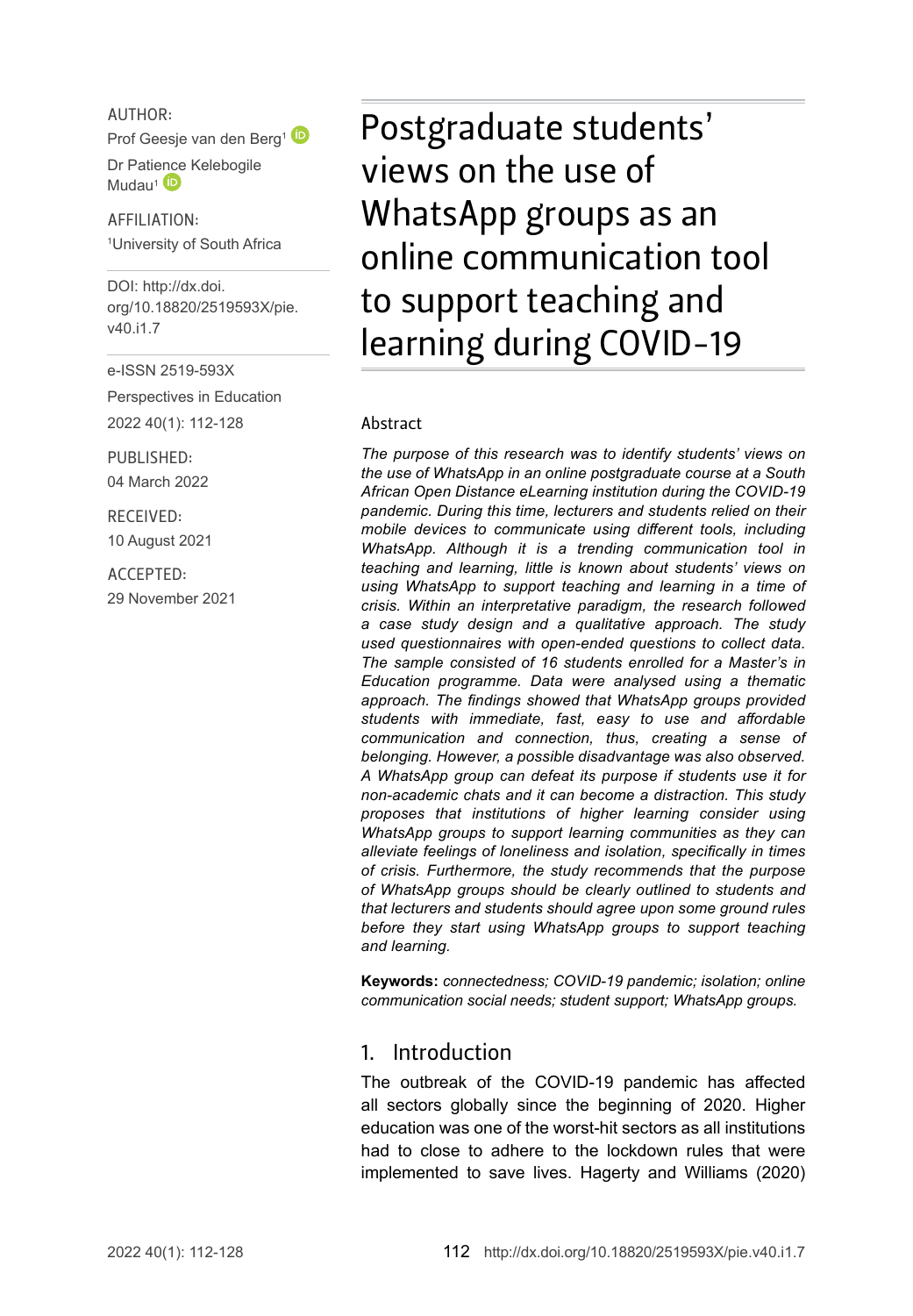note that crises such as COVID-19 pose a profound threat to our most basic human needs, which are connection and communication between humans. Lieberman (2013) confirms that social connection is essential for survival in humans.

To bridge the communication gap during the COVID-19 crisis, lecturers had to find new ways to connect with students and assist them in coping with unprecedented isolation. Although higher education institutions use walled platforms such as learning management systems (LMS) to support students (Maboe, 2017), Gomes *et al.* (2015) found that social media can complement this support. A study by Mnkandla and Minnaar (2017) found that although social media such as blogs, wikis, Skype, Google Hangouts, Facebook and WhatsApp lie outside conventional forms of student support, they could be used to facilitate e-learning in higher education. Chaka, Nkhobo and Lephalala (2020) even argue for the importance of integrating online and mobile learning tools for student support in the Open Distance eLearning (ODeL) arena, which is the context of this study.

WhatsApp is a popular smartphone application for sending instant and real-time communication to individuals or groups. It also allows for easy sharing of different forms of content files such as audio, videos and images (Asmara, 2020). However, authors such as Güler (2017) and Giordano *et al.* (2015) agree that limited research has been done on the use of WhatsApp as a communication tool to support teaching and learning. Therefore, this research investigated if – and how – WhatsApp can act as a communication tool to support teaching and learning, specifically in times of crisis. The research question we were exploring in this article is: *What are postgraduate students' perceptions of the use of WhatsApp as a communication tool to support teaching and learning during COVID-19?*

From the main question, we derived the following sub-questions:

- How do WhatsApp groups assist postgraduate students as a communication tool to support their learning?
- What are the advantages of WhatsApp groups as a communication tool?
- What are the disadvantages of WhatsApp groups as a communication tool?
- How did the purpose of WhatsApp groups change because of the COVID-19 pandemic?

The article begins with a literature review, followed by the theoretical framework. Thereafter it covers the methodology for the empirical research before presenting the findings and the conclusions.

#### 2. Literature review

The COVID-19 pandemic forced higher education institutions to use different technologies available at their disposal to continue with teaching and learning during lockdown. Given the need to connect socially as individuals, lecturers and students used means available to connect. In some contexts learning management systems were in use or preferred, while in others lecturers and students opted to use social media such as Facebook, Twitter and WhatsApp and communications technologies such as Microsoft Teams and Zoom. Such technologies did not only serve the purpose for lecturers and students to stay mentally balanced and socially connected, but also to continue with teaching and learning (Mishra, Gupta & Shree, 2020). As an example, a study by Mpungose (2020) showed that many students had to submit their assignments for the first time on the learning management system, while the Moodle learning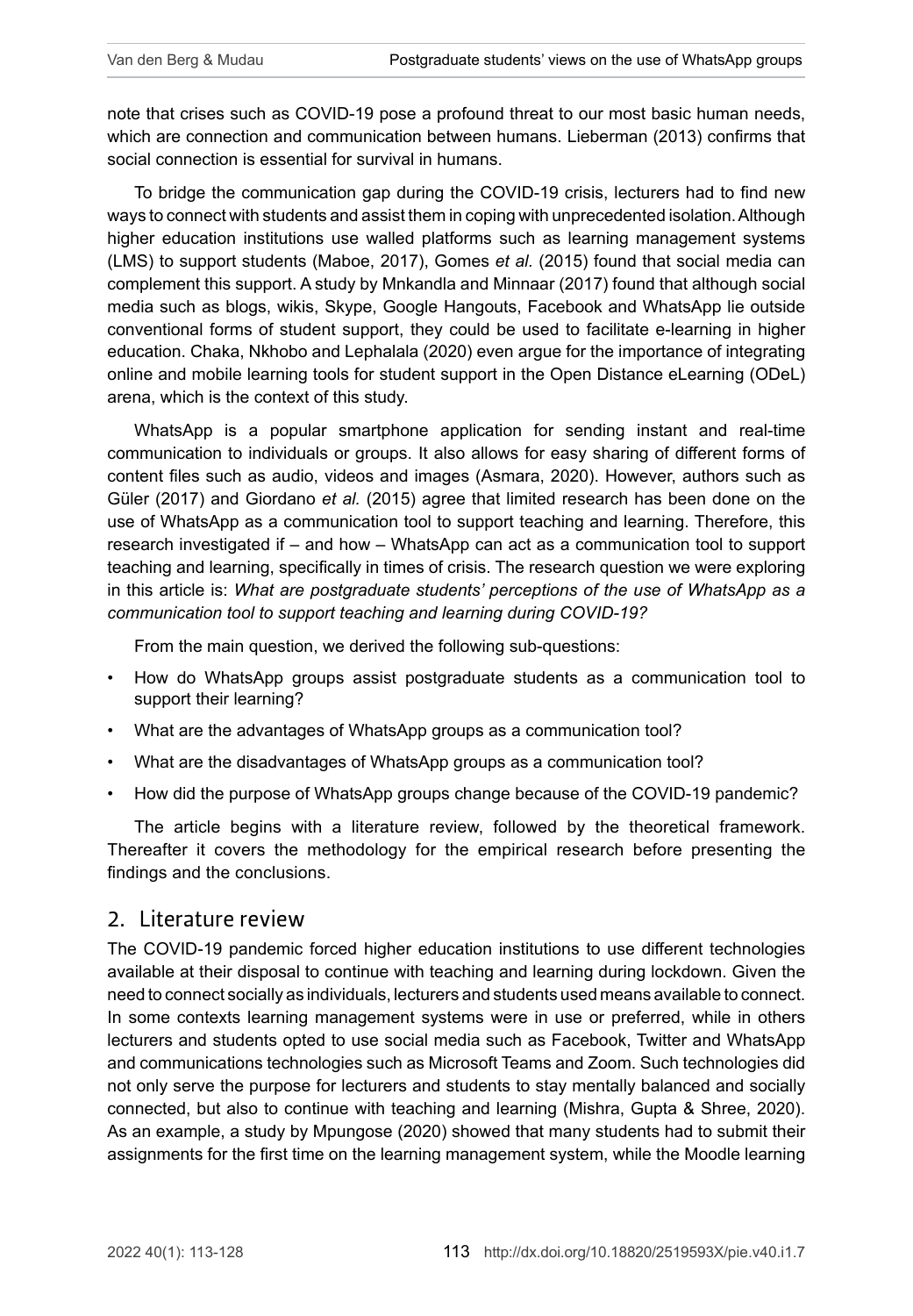management system was the preferred way for learning and connection among higher education students in Ghana, followed by Google Classroom, WhatsApp, Google Meeting and Zoom (Agormedah, *et al.,* 2020).

Social media and other digital technologies such as WhatsApp have become indispensable in helping users stay connected during the lockdown. Although these technologies supported student learning and research needs prior to the COVID-19 pandemic (Deng & Tavares, 2013; Madge *at al.,* 2019), they became more popular for teaching during lockdown (Annamalai, 2019; Mpungose, 2020) as they made communication in and outside the learning arena possible. As an example, a study by Maphosa, Dube and Jita (2020) found that WhatsApp offered students opportunities to learn during the COVID-19 pandemic as it was easy to manoeuvre and it fostered engagement between students and their lecturers. The authors add that this tool allowed lecturers to give audio feedback, thereby facilitating communication. Thus, it helped students to construct knowledge and to stay involved in their own learning. Using WhatsApp increased collaboration and communication between lecturers and students, particularly during the hard lockdown (Major *et al.,* 2020). WhatsApp communication enabled lecture updates, assignment instructions and discussions about course content; students could contact their lecturers regardless of time differences, physical distance or office working hours – and thus reduce delays in feedback. As Asmara (2020) points out, using WhatsApp can enrich the learning experience and make it relatively easy for lecturers to contact students at their own convenience.

According to scholars such as Yeboah, Horsu and Abdulai (2014), Bouhnik, Deshen and Gan (2014) as well as Alsanie (2015), WhatsApp instant messaging is a cross-platform mobile messaging service that enables users to send and receive a variety of media, such as text, images, videos and audio media messages, using the internet. It operates on smartphones such as iPhone and Android devices (Alsanie, 2015). WhatsApp uses the same internet data as for email and web browsing without additional charges (Alsanie, 2015). Moreover, it is easy to form WhatsApp groups or to use the application for private communication (Tang & Hew, 2017). Within an educational context, Lambton-Howard, Kiaer and Kharrufa (2020: 1712) state that it allows lecturers and students to create "interconnected groups".

Stone, Logan and Unit (2019) summarise the advantage of WhatsApp groups as facilitating online collaboration, connection and cooperation between students and lecturers. Church and De Oliveira (2013) posit that the reasons for the popularity of WhatsApp groups are the low cost, the ability to send an unlimited number of messages, immediacy, the ability to conduct an ongoing conversation with many fellow students simultaneously and the creation of a community of friends, fellow students or family. In addition, WhatsApp offers real-time texting or communication, with easy sharing of information and media content (Alubthane & Alyoussef, 2021). It is easier for students to enquire about academic-related matters and for lecturers to respond without having to contact students individually. Every person in the group receives the same message, and possible uncertainties are cleared up. In this regard, the presence of lecturers can influence the group conversation and make it more focused, formal and controlled (Nuuyoma, Mhlope & Chihururu, 2020).

A few shortcomings of WhatsApp groups were cited by various researchers. For example, Statista (2017) warns that WhatsApp communication, if not well managed, can defeat its purpose, create an extra workload and distract from learning. In addition, a study by Alubthane and Alyoussef (2021) found that instructors tended to ignore students' questions and that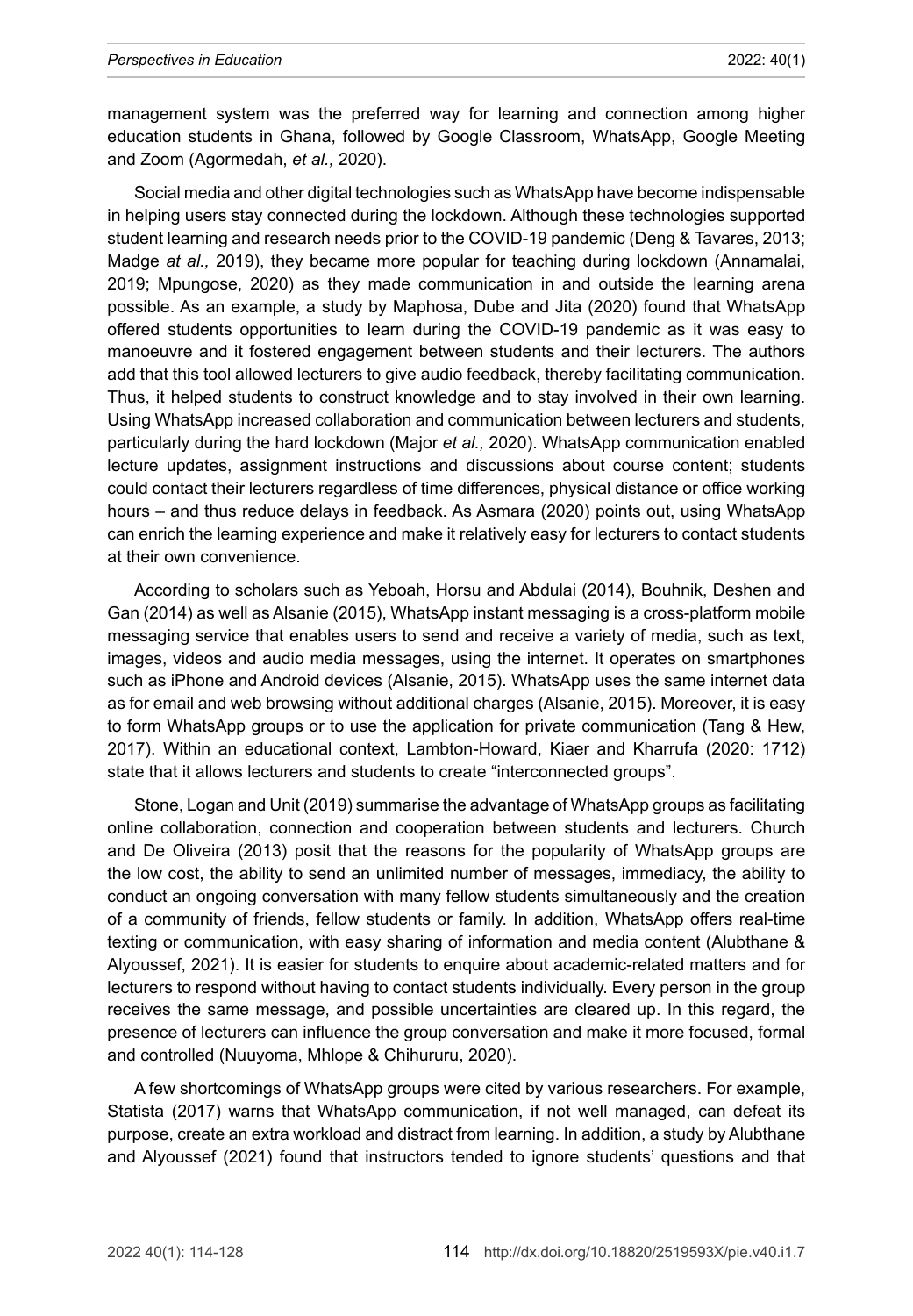there was a lack of policies to guide the use of WhatsApp groups. Another shortcoming stated by Annamalai (2019) was a lack of student commitment to effective participation in WhatsApp groups when used for learning purposes. Thus, So (2016) suggests that the use of WhatsApp groups for teaching and learning could interfere with students and lectures' private lives.

### 3. Theoretical framework

Because Maslow's theory of human motivation and the connectivist learning theory have connection as their key principle, they were found suitable to underpin the current study. In his seminal paper, Maslow (1943) proposed his Theory of Human Motivation outlining a set of basic human needs that are organised in a hierarchy of relative prepotency. He identified physiological needs as the lowest order and self-actualisation as the highest (Maslow, 1943). At the lowest level, Maslow posits that humans are driven by psychological needs to sustain life, including the need for food and air. At the second level, humans are motivated to pursue safety, driven by needs for order, certainty and comfort. The third level of Maslow's hierarchy refers to the social need to belong and the need for connection (which are relevant to the current study). According to Maslow (1962), the need to belong is more important than the requirement for knowledge and understanding, and it will take precedence over esteem and self-actualisation, which comprise the fourth and highest level. The sense of belonging has been stated by educational researchers such as Peacock and Cowan (2019) as one of the most important needs of all students – to function well in all types of learning environments. Madzalan *et al.* (2021) argue that in times of crisis such as the COVID-19 pandemic, students do not have the luxury of the physical presence of fellow students and/or lecturers, and therefore their social needs should be met in another way so that they will not feel abandoned and isolated. This is important for successful learning and for helping students to realise that they are not left to study and cope on their own, despite the crisis. Maslow's hierarchy of needs is shown in Figure 1 below.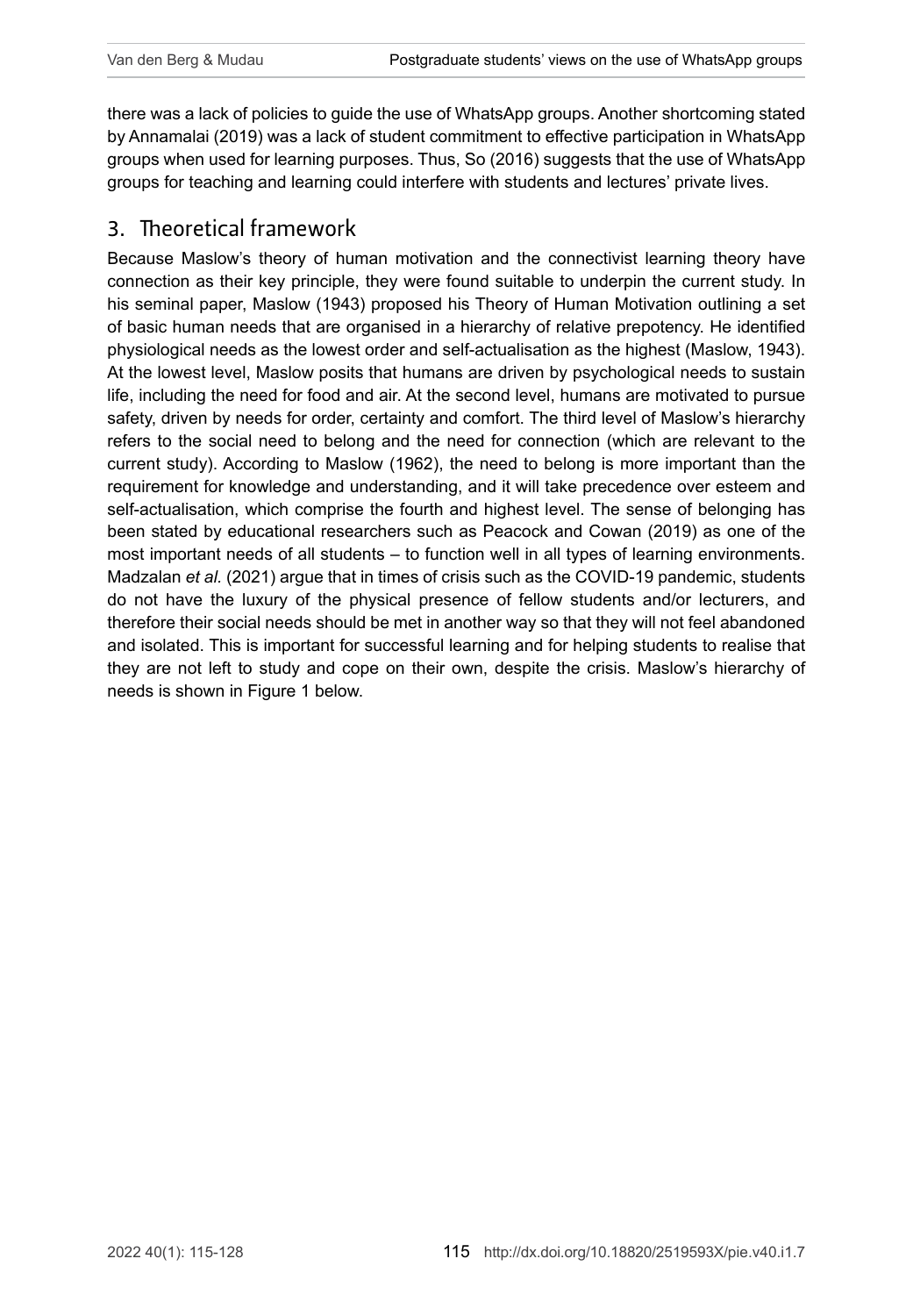

**Figure 1:** Maslow's hierarchy of needs (Wikimedia Commons, 2019)

Closely linked to Maslow's reference to social needs, which include connection and belonging to a group (Madzalan *et al.,* 2021), is connectivism. George Siemens and Stephen Downes developed Connectivism as a learning theory in 2005; it is a network learning theory for the digital age influenced by technology and socialisation (Goldie, 2016). According to Goldie (2016), connectivist learning occurs when knowledge is actuated by students who are connecting to and participating in a learning community. Siemens defines the latter as the "clustering of similar areas of interest that allows for interaction, sharing and dialoguing and thinking together" (2005:78). The interaction takes place between humans and nonhumans and it can include text, videos and multimedia, which are referred to as nodes in the connectivist model (Siemens, 2006). These nodes form networks or communities of learning. Participation is dispersed and distributed using technologies such as mobile devices and mobile applications (including WhatsApp), and people are seamlessly connected for a given purpose, for example communication, teaching or learning (Downes, 2010; Kop & Hill, 2008; Siemens, 2005; Thomas & Gelan, 2018).

### 4. Methodology

### 4.1 Design

Because the purpose of an interpretative research paradigm is to make an effort to understand and interpret what participants are thinking (Guba & Lincoln, 2000), we found this paradigm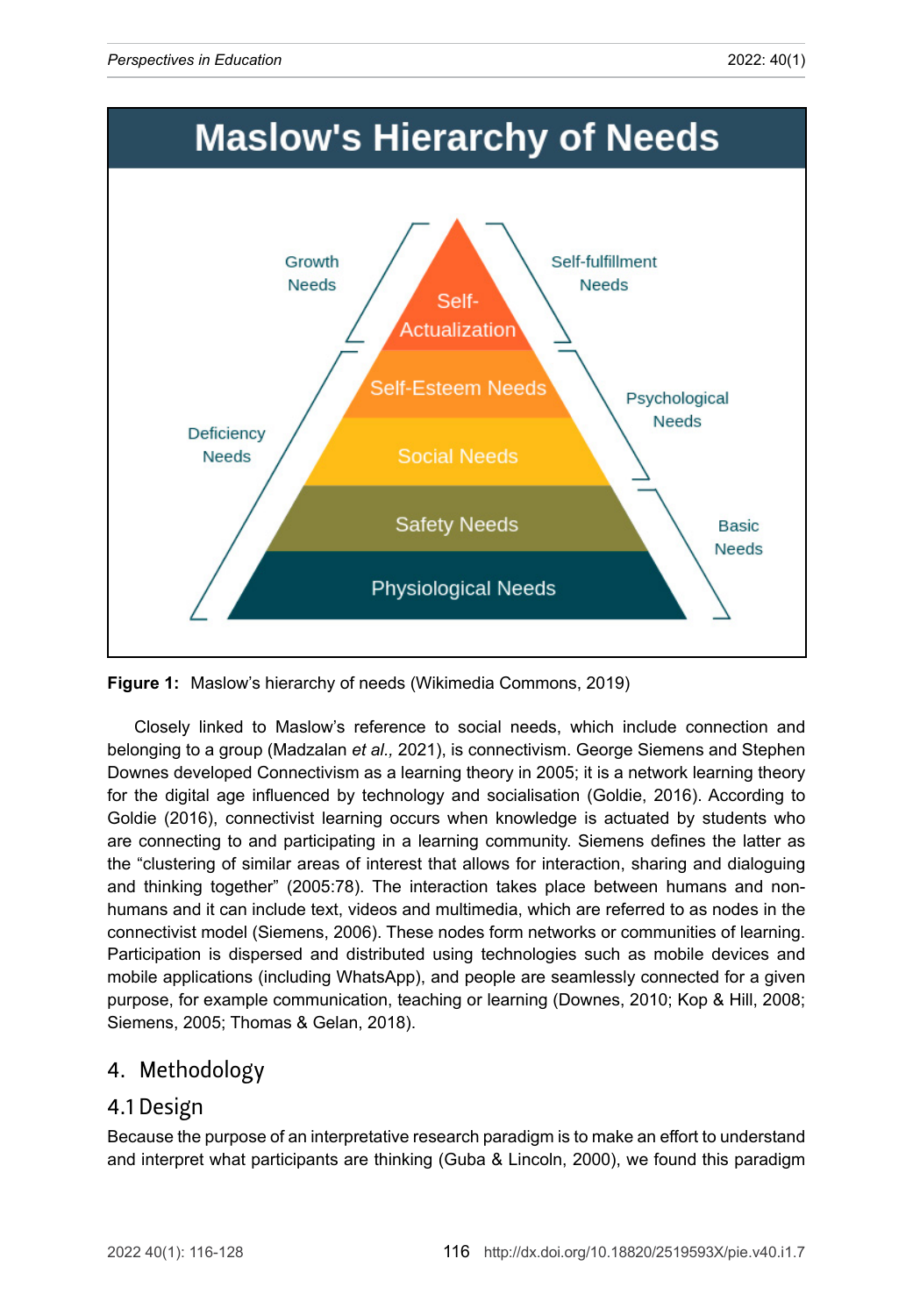to be the most suitable for this study. Interpretative paradigms emphasise understanding the individual and the interpretation of their experiences, rather than the viewpoint of the researcher (Kivunja & Kuyini, 2017). The purpose of the paradigm suited the purpose of our study, as we were interested in students' viewpoints on the use of WhatsApp as a communication tool to support their learning. Within an interpretative paradigm, a qualitative descriptive approach was best suited for this study. In order to describe the facts, their properties and relationships, this approach, which refers to a specific event experienced by individuals or groups of individuals, is particularly appropriate when information is required from those who are experiencing the phenomenon under investigation (Asmara, 2020). A single case study was deemed to be the appropriate design as the research intended to examine a contemporary phenomenon in a real-life situation (Yin, 2013). The phenomenon under study was the use of WhatsApp by a group of students enrolled for a specific qualification at the University of South Africa (Unisa).

## 4.2 Participants

The participants in this case study were 16 students enrolled for one or more of the four modules of a structured Master's programme in Education at Unisa, which is an ODeL institution. The four modules were offered by two lecturers who are also the authors of this article. Of the 16 students, ten were women and six were men, all mature students holding a teaching position at either a higher education institution or a school at the time of the study.

# 4.3 Context and procedure of data collection

The modules under study are part of an online structured Master's programme in Education, consisting of four taught modules and a research proposal which, upon approval, is followed by a mini dissertation. All modules have the same structure and consist of 12 lessons, six threaded, graded discussions, two written assignments and a summative reflective portfolio. Academics, administrators and students can connect at anytime from anywhere via the institutional LMS for general discussions, announcements or email.

As part of their welcome message at the beginning of the 2021 academic year, the lecturers tested the level of student interest in setting up WhatsApp groups for the different modules to create opportunities for communication to support their learning. Students were invited to submit their mobile phone numbers if they wished to join the WhatsApp groups. They were informed that signing up for the WhatsApp groups was voluntary and that they could leave the group at any time should they wish to do so. All students joined the WhatsApp groups of the modules for which they were enrolled.

The intention of the module WhatsApp groups was twofold. First, the purpose was to complement information sharing on the LMS. Brief notices and messages about LMS announcements regarding important events such as due dates for assignments, completion of grading or the commencement of a new lesson were shared on WhatsApp as an additional information source. Second, the WhatsApp groups served as a platform for students to contact one another or ask questions to the group or the lecturers. As lecturers, we were also mindful of the abnormal circumstances during the COVID-19 pandemic and we regarded the WhatsApp groups as possible additional support mechanisms for students. In line with the policy of the university, we used WhatsApp as a communication tool to support teaching and learning, in conjunction with the LMS, and not as a teaching tool (Unisa, 2020; 2021).

At the end of the fourth month of their studies, after students had completed their third graded discussions, they were requested to complete a questionnaire with biographical and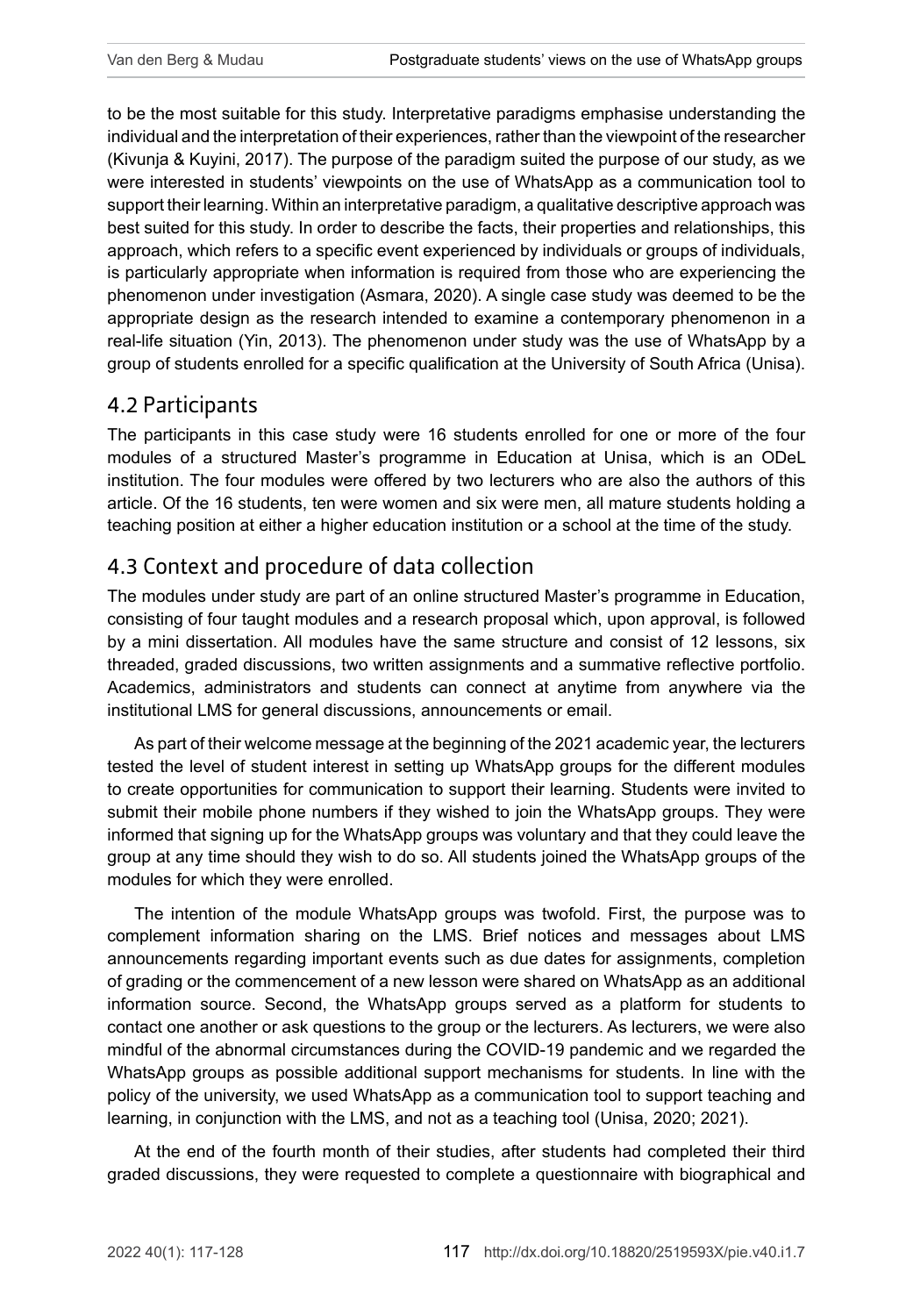open-ended questions on their perceptions of the module WhatsApp groups. This was done to determine the value of and the need for WhatsApp groups (if any) in these modules, with specific reference to the unusual circumstances because of COVID-19. The feedback from students was also intended to assist us as lecturers in our planning. The questionnaire is available in Appendix A.

Students received the questionnaires on the module sites of the university's LMS. They were requested to complete the questions on the module sites or via email. The students were informed about the study, including the fact that participation was voluntary, and they were assured of anonymity. For this reason, participants are referred to as P1, P2, and so forth in the data analysis section to protect their identities. Ethical clearance was received from the Research Ethics Committee of the College of Education at Unisa. Of the 19 students involved in the programme at the time of the study, 16 completed the questionnaires, and all the responses were completed on the LMS.

#### 4.4 Data analysis

Thematic analysis was used to analyse the data, which entails searching for themes emerging from the narrative data on the phenomenon investigated. Thematic analysis can either be inductive or deductive; for this study we used both. Inductive analysis followed Braun and Clarke's step-by-step coding procedure: become familiar with the data; generate initial codes; search for themes; review themes; define themes and write up the data (Braun & Clarke, 2006). Deductive analysis was used to respond to the theoretical framework, as discussed earlier in this article. This dual process was used in order to be data-driven and theoryresponsive (Chaka *et al.,* 2020).

Based on the above steps, themes were created iteratively and revised constantly. The authors acted as independent reviewers to code the data, ensuring inter-rater reliability and validity (Downing, 2003). As part of the data analysis process, we compared the codes, removed what was irrelevant, reached consensus and finalised the themes.

### 5. Findings and discussion of the findings

From the student responses, the following themes emerged, namely communication and connection to support learning; advantages of WhatsApp groups as a communication tool; disadvantages of WhatsApp groups as a communication tool; and the influence of COVID-19 on the use of WhatsApp groups. Table 1 summarises the themes and sub-themes as well as their links to the theories framing this study and are discussed next.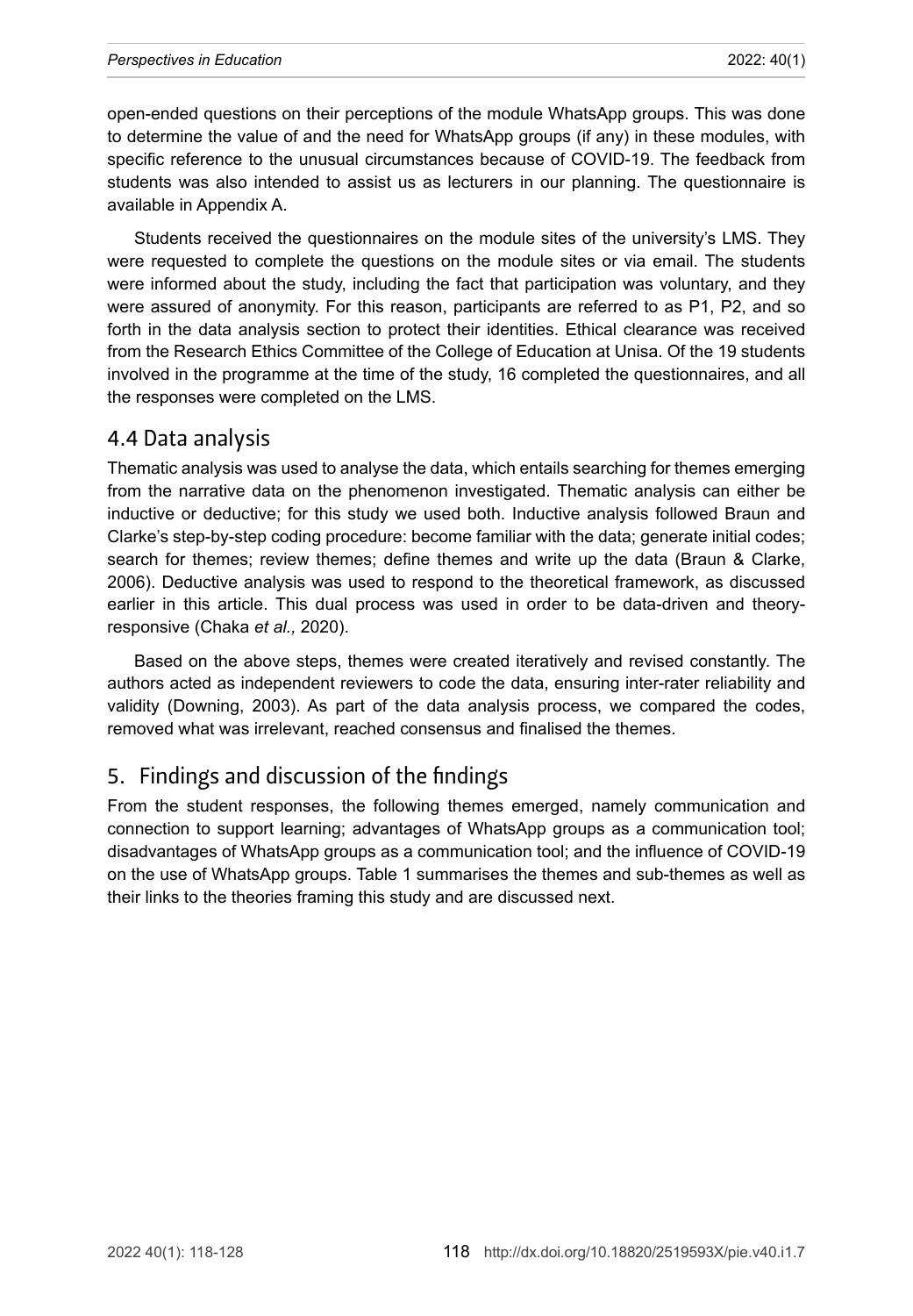| <b>Themes</b>                                          | <b>Sub-themes</b>                                                                                                   | Link to the theory (Maslow's hierarchy<br>of needs; Connectivism) |
|--------------------------------------------------------|---------------------------------------------------------------------------------------------------------------------|-------------------------------------------------------------------|
| Communication and<br>connection to support<br>learning | Immediacy and ease of                                                                                               | Learning communities                                              |
|                                                        | communication<br>Belonging to a group                                                                               | Connection among humans and between<br>humans and non-humans      |
|                                                        |                                                                                                                     | A sense of belonging as a basic human<br>need                     |
|                                                        |                                                                                                                     | Lessen feelings of isolation                                      |
|                                                        |                                                                                                                     | Participation                                                     |
| Advantages of<br>WhatsApp groups                       | Affordability                                                                                                       | Learning communities                                              |
|                                                        | Sharing of learning materials                                                                                       | Connection among humans and between<br>humans and non-humans      |
|                                                        |                                                                                                                     | A sense of belonging as a basic human<br>need                     |
|                                                        |                                                                                                                     | Lessen feelings of isolation                                      |
|                                                        |                                                                                                                     | Participation                                                     |
| Disadvantages of<br>WhatsApp groups                    | Defeating the purpose,<br><b>Distraction</b>                                                                        |                                                                   |
| The influence of the<br>COVID-19 pandemic              | Change from a social<br>networking tool to an academic<br>and professional tool<br>Mitigates feelings of loneliness | A sense of belonging as a basic human<br>need                     |
| on the purpose of<br>WhatsApp groups                   |                                                                                                                     |                                                                   |
|                                                        |                                                                                                                     | Learning communities                                              |
|                                                        |                                                                                                                     | Connection among humans and between<br>humans and non-humans      |
|                                                        |                                                                                                                     | Lessen feelings of isolation                                      |
|                                                        |                                                                                                                     | Participation                                                     |

| <b>Table 1:</b> The themes and sub-themes and their relation to the relevant theories |  |  |  |
|---------------------------------------------------------------------------------------|--|--|--|
|---------------------------------------------------------------------------------------|--|--|--|

### 5.1 Communication and connection to support learning

In this theme two sub-themes emerged: immediacy of communication and the sense of belonging to a group of students and lecturers.

When participants were asked how the WhatsApp groups assisted them with issues related to their modules, many of the responses referred to the immediacy and speed of communication. Nine students referred to WhatsApp as a platform that gave them immediate responses; efficiency because it was quick; ease of access to important information and answers when they needed them. Students also mentioned that important information was shared by lecturers and fellow students and urgent messages were received and could be posted on the WhatsApp group when needed. The fact that both students and lecturers could post messages when they needed to do so, created a sense of belonging as they felt comfortable to be part of this network or learning community. This feeling of belonging also prevent students from feeling isolated and left on their own. Regarding specific information, they mentioned examples such as sharing due dates, dates for Microsoft Teams meetings and assignment information by lecturers. Examples of information sharing amongst students referred to interesting and relevant articles they were sharing, and guidance on how to access information on the learning management system. This aspect of information sharing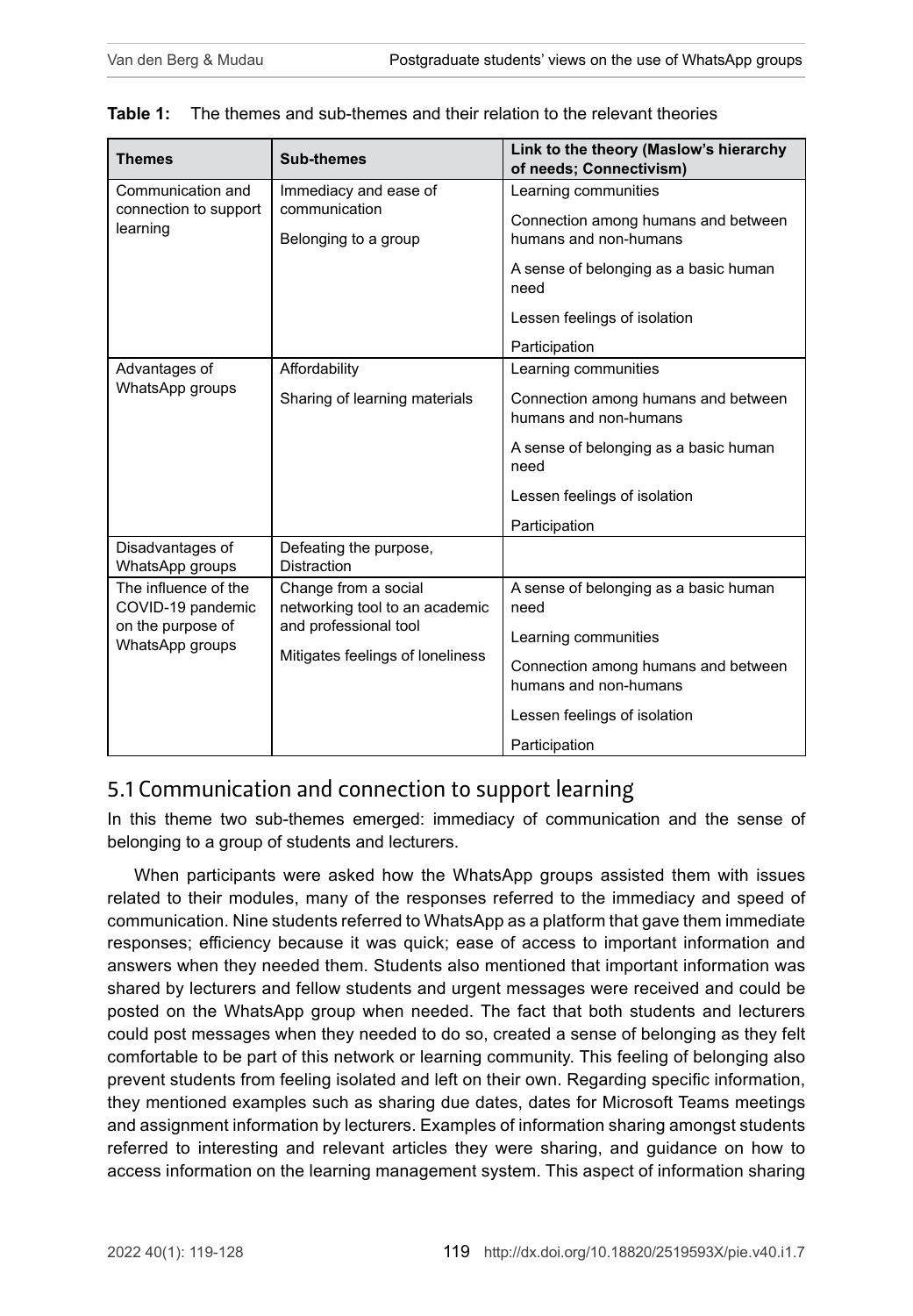showed that the WhatsApp groups functioned as learning communities, which allowed for interaction, dialoguing and thinking together using digital devices (Goldie, 2016). Learning took place in this connected context, and these communities are possible because the immediacy and ease of WhatsApp messaging have been noted by several authors (for example, Church & De Oliveira, 2013; Alsanie, 2015; Sampath *et al.,* 2017). Consequently, when students feel a sense of belonging, it can increase their educational success and assist them in staying motivated.

In respect of efficiency, it appeared that some participants contrasted this mode of communication with email. This was an unexpected response that showed that email was not their preferred mode of communication, and that social media platforms may be favoured because of their accessibility and immediacy. For example, one participant indicated:

WhatsApp is handy real-time communication for me. I notice and engage with WhatsApp communication sooner than with email (P1).

Another student had a similar response:

The WhatsApp group is fast and efficient – information is immediately at hand, rather than having to log into an email that contains so many entries that do not directly relate to my studies (P3).

From this response, it seems as if email communication is not necessarily experienced as a user-friendly way of communication.

The second sub-theme was the sense of belonging. Participants felt that the WhatsApp groups put them in contact with their fellow students and therefore assisted them in general with their learning. One participant stated:

The communication with my peers has been of value and was engaging (P16).

Another said:

The group helps us to know our peers who also have enrolled in this module. The WA group is a supportive platform. You do not panic alone. You can share your frustrations, and peers and colleagues offer support. It can be lonely to study in ODeL. The WA group gives you confidence that you have other people also in the course. You know, any time if you need information or support, you can get it from someone immediately. Communication and support are amongst the best advantages of the WA group (P14).

This statement is particularly important for distance education students who do not share a physical space with their peers and who might not have regular interaction with or know their fellow students and their lecturers (Croft, Dalton & Grant, 2010). This aspect is confirmed by a participant who regarded the WhatsApp groups as tools to meet his lecturers and fellow students online, despite the distance. Another example of a participant is of relevance:

If we did not have this WA group, I would not have known my lecturer and fellow students (P3).

The sense of belonging to a group was mentioned by most participants and is related to Maslow's level of social needs, which is considered one of the most important needs for students (Peacock & Cowan, 2019). Although participants referred to the connection they had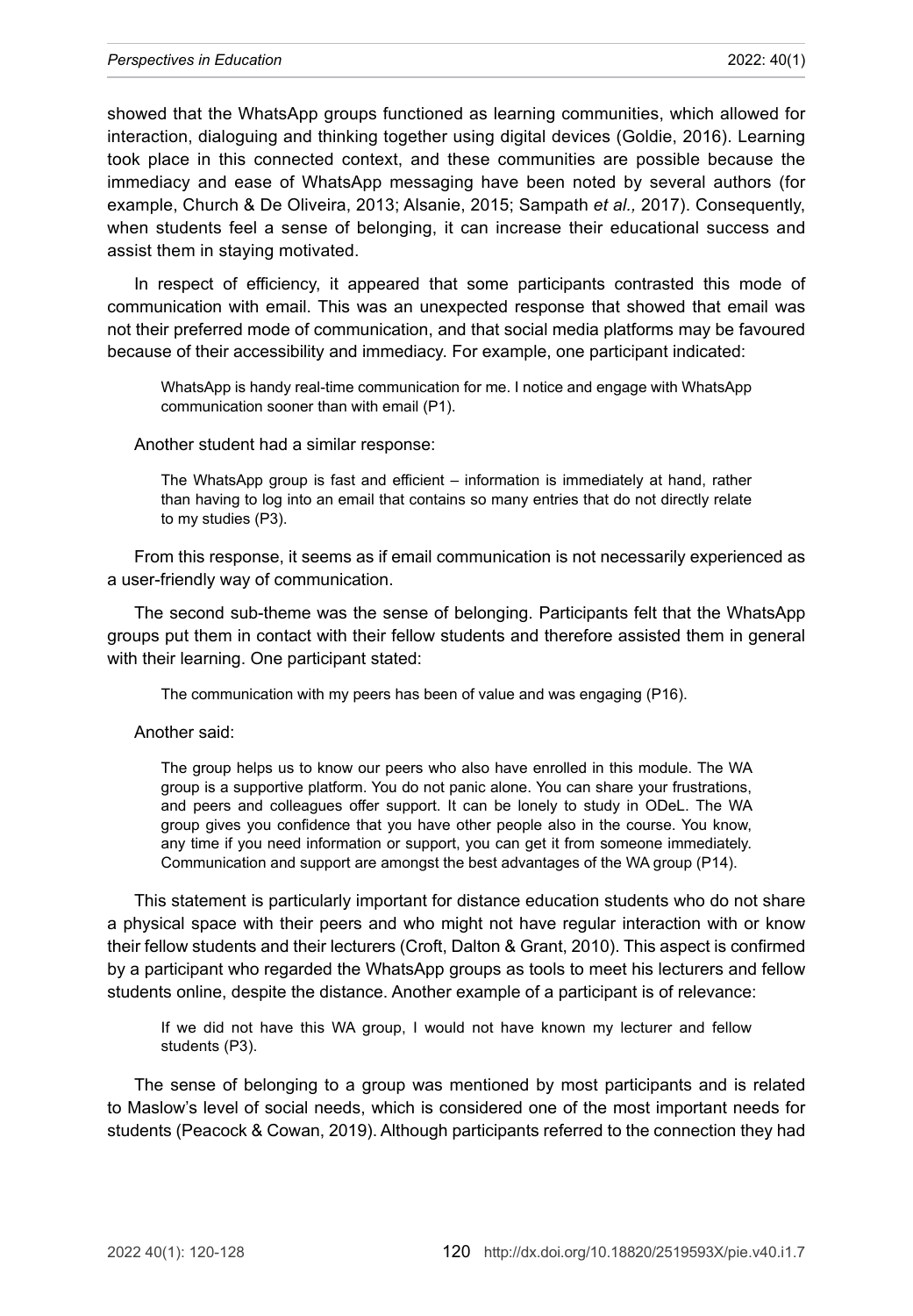with their fellow students, many also mentioned the connection with the lecturers and other students. One participant stated:

Our WhatsApp groups help to bring students and lecturers together and are also a way of sharing ideas (P6).

Another added:

The WhatsApp groups have certainly connected me to the group and create a sense of belonging, collegiality and solidarity (P8).

The fact that participants mentioned that they could get information and support whenever they needed it, confirmed that they regarded the WhatsApp group as a tool connecting them to their learning community, which is in line with connectivist learning, stating that within such a community, learners can access, process, apply and create information with the help of others connected to the networks and technology (Siemens, 2005). Thus, WhatsApp acted as a catalyst to enhance interaction and connection among students and lecturers in real time across geographical separation caused by the lockdown.

### 5.2 Advantages of WhatsApp groups as a communication tool

The second theme emerged from the question about the advantages of WhatsApp groups. From this theme, two sub-themes emerged, namely affordability and a supporting tool for learning.

Students regarded WhatsApp to be an affordable tool. According to one participant:

For me to use WhatsApp is more affordable because the social media bundle rates are very affordable compared to any Internet data bundle – WhatsApp is a cost-effective communication tool with unlimited real-time messaging with the opportunity even to send and receive voice messages (P1).

More students noted that they only had data on their phones and that the WhatsApp groups helped them to stay connected, despite financial challenges. The affordability of WhatsApp communication, confirmed by authors such as Church and De Oliveira (2013) as well as Alsanie (2015), is an important advantage in a context where many students struggle financially.

Numerous participants found the WhatsApp group useful for sharing information, learning material and resources. In order to support learning, sharing information between humans and non-humans virtually is a tenet of connectivist learning (Siemens, 2006). It was interesting, that students used the WhatsApp groups on several occasions to share relevant information related to their lesson content with each other, confirming that WhatsApp was used as an actual learning tool.

### 5.3 Disadvantages of WhatsApp as a communication tool

Students were asked to comment on the disadvantages of their WhatsApp groups. Their responses indicated distraction and defeating the purpose of the group as sub-themes.

Three students said the group could easily become a chat group and lose its focus on information sharing. One student, while acknowledging that this had not yet happened in her WhatsApp groups, stated: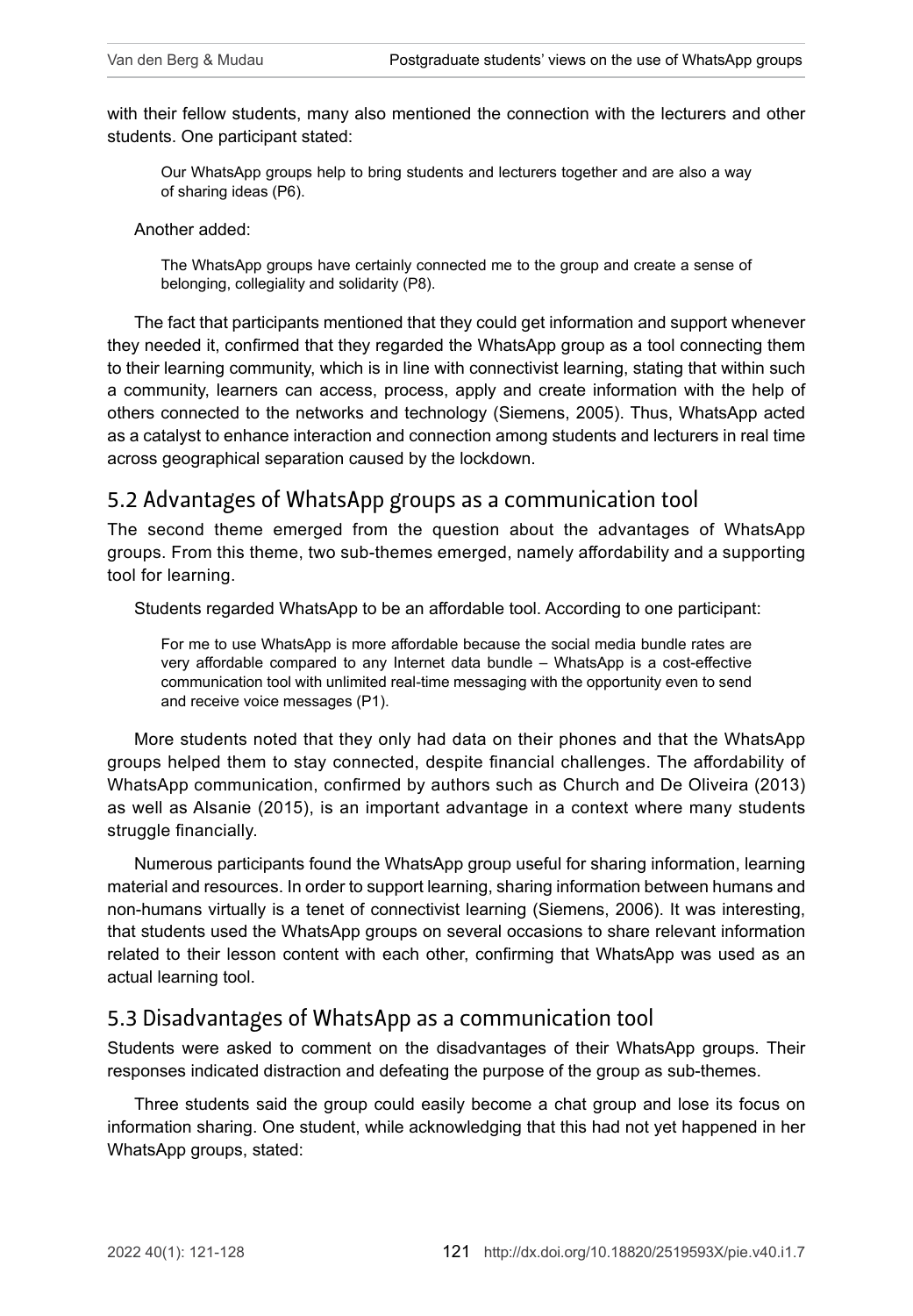A disadvantage is when WhatsApp groups become "chat groups", instead of focusing on the purpose for which they were created (this has not happened in any of my modules, but I do know that it does happen) (P3).

Other participants' responses confirmed that students sometimes forgot the purpose of the group and indulged in irrelevant chat and messages. Two participants mentioned that they found the unrelated messages especially disturbing when they had limited time and/or insufficient amounts of data. In fact, the WhatsApp groups were sometimes experienced as invasive, distracting and disturbing. In this regard, one participant said:

WhatsApp messages can be invasive and distracting, especially when people post irrelevant messages (P7).

Another added:

WhatsApp can be very distractive. Sadly, they are a necessary evil (P13).

We found this an interesting finding, because, on the one hand the WhatsApp groups lessened feelings of isolation, created connections and a sense of belonging to a learning community, but on the other hand, when students were involved in non-academic chatting, they felt that they did not have time and even found it distractive and evasive. In this regard, So (2016) adds that irrelevant and distracting messages might be disturbing and go as far as interfering with students' private lives if the messages are not planned and managed well. This means that the purpose of WhatsApp groups must be communicated to students when they are created.

The disadvantages pointed out by participants raised questions about the management of the WhatsApp groups under study. Although we as the lecturers did not provide any rules or guidelines for participation in the WhatsApp module groups, we are now aware that this is a necessary aspect to plan for in future. This point is confirmed by Statista (2017) in concurrence with Alubthane and Alyoussef (2021) noting that it is common for students using WhatsApp for teaching and learning to move on to other issues not related to academic matters. The authors claim that this happens if there are no policies guiding the flow of communication.

#### 5.4 The influence of COVID-19 on the use of WhatsApp groups

This theme flowed from a question on whether and/or how the COVID-19 pandemic has changed students' use of the WhatsApp groups. From this theme two sub-themes emerged: the change from a social networking tool to an academic and a professional tool; and mitigating the feeling of loneliness.

When asked if the use of WhatsApp groups have changed because of the influence of the COVID-19 pandemic, participants had different views. Nine of them indicated that the purpose of WhatsApp groups had not changed for them, but the rest of the participants had opposing views. One student went as far as referring to a "remarkable change in the use of WhatsApp" (P2) and admitted that previously she had not paid much attention to WhatsApp group communication as it was mainly used for social networking. She believed that since the start of the pandemic, WhatsApp groups are increasingly being used as academic and professional platforms. Other students made similar comments, saying that WhatsApp has become a tool to supplement the other professional communication channels provided by the university. Earlier research by Gomes *et al.* (2015) as well as Chaka, Nkhobo and Lephalala (2020)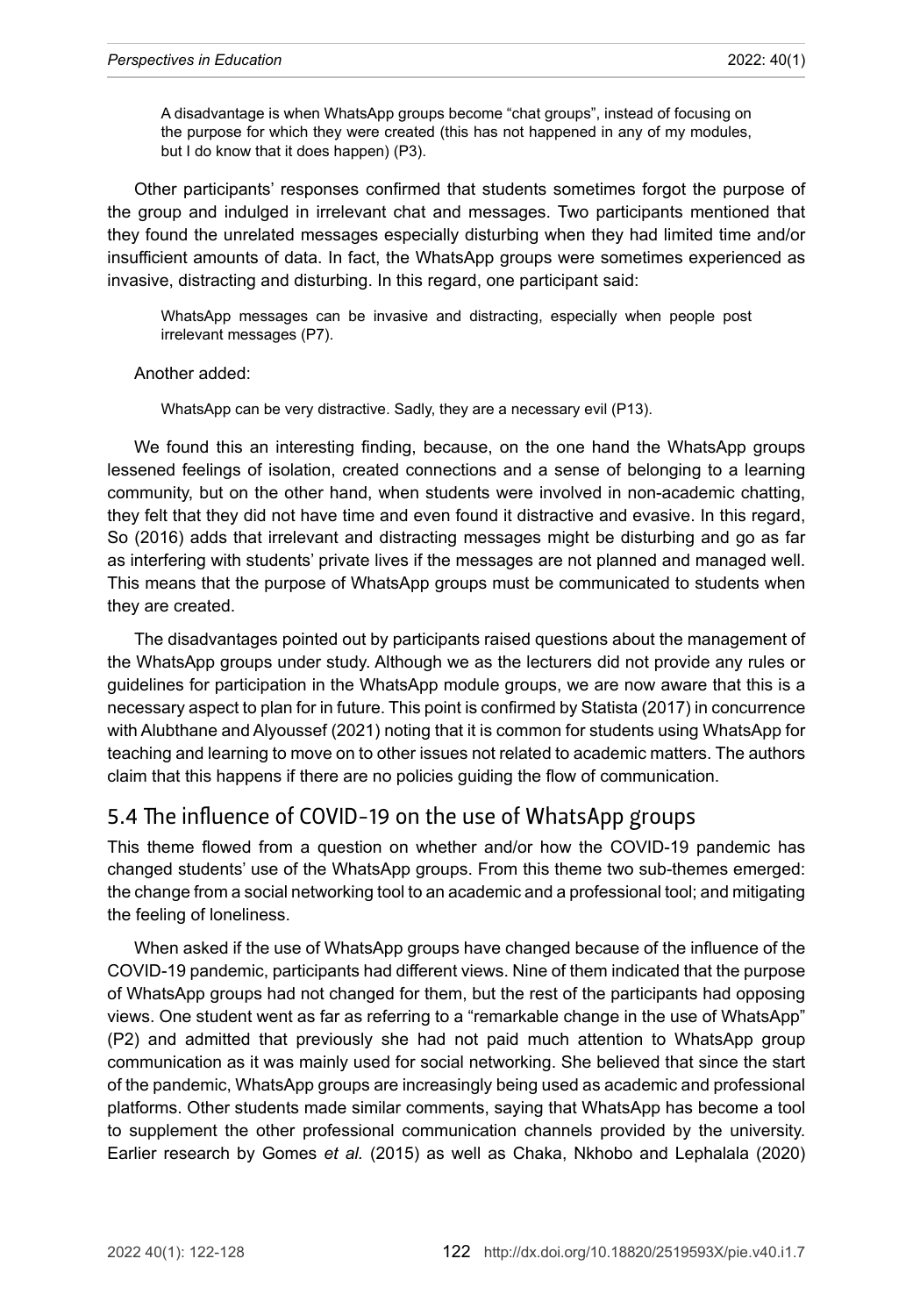confirm that social media platforms are needed to complement the formal LMS in supporting students. However, from the student responses it seems that there is a new awareness of the need for WhatsApp to become a supplementary source of communication and support because of the pandemic.

The comment about WhatsApp as a tool to supplement formal communication structures at the university was in line with one of our intended purposes, namely, to communicate important messages, events and arrangements by the university during the pandemic – such as protocols and due dates. A study in Egypt by Sobaih, Hasanein and Abu Elnasr (2020) shows that Facebook and WhatsApp were the social media platforms most commonly used by staff and students to complement official communication channels.

The second sub-theme was reducing feelings of loneliness. Students said that the WhatsApp groups made them feel less isolated and alone, as in this example:

Did the purpose change since COVID-19? Yes, I often feel isolated. Especially during the last two weeks of a renewed lockdown, I was really struggling to sit down and work. The WhatsApp group just reminded me to get over myself, everyone is feeling the way I do and that I must just work – not feeling alone, therefore it really helped (P2).

This comment points to Maslow's identification of the need for connection and belonging to a group – confirmed by Madzalan *et al.* (2021). This need is more pertinent in times of crisis when students do not have the luxury of physical contact, cannot move around freely and might feel isolated. Social media such as WhatsApp can create a needed sense of connectedness and belonging.

#### 6. Conclusion

This study was undertaken to report on postgraduate students' views on the use of WhatsApp groups as an online communication tool to support teaching and learning during the COVID-19 pandemic. The lockdown rules, isolation and social distancing caused by the pandemic have posed a threat to one of the most basic human needs, which is connection and a sense of belonging. The findings of the study indicate that the WhatsApp groups assisted students to communicate and connect with their fellow students and lecturers because the platform was immediate, fast and easy to use, and it created a sense of belonging. WhatsApp groups were also deemed suitable because of their affordability and the ease of sharing learning materials. However, WhatsApp groups also had disadvantages, such as deteriorating into a chat group and becoming a distraction. The pandemic had brought changes to the purpose of the WhatsApp groups for some participants: first, from being mainly a social networking group it became a more academic and professional group to supplement the official communication channels of the institution. The second major change was that it lessened feelings of loneliness and isolation, which is an important finding and a specific contribution to the body of knowledge.

Based on the findings, this study proposes that ODeL institutions of higher learning and lecturers in particular should consider using WhatsApp groups to support their students, specifically in times of crisis, as they can alleviate feelings of loneliness and isolation while creating connectedness and communities of learning. It is important, though, that the purpose of such WhatsApp groups be clearly stated to users and ground rules need to be provided to make WhatsApp groups meaningful and fulfil its purpose and prevent abuse.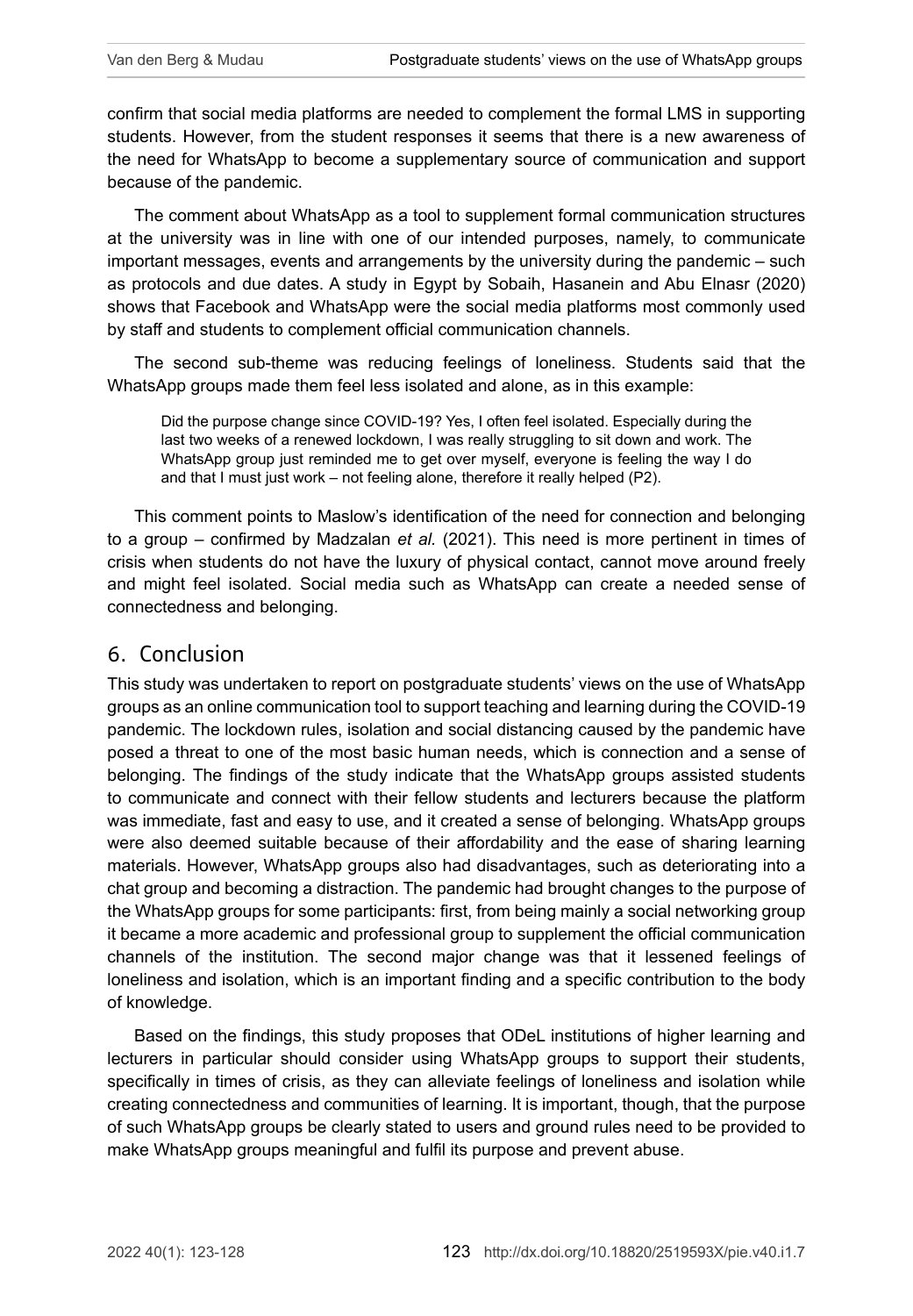Although we conducted this study with care, no study is without its limitations. One limitation of this study is that it involved a small sample of students who were studying modules in one Master's in Education programme. Furthermore, the feedback was not anonymous to the researchers, and the findings might have been different if we had used a platform with anonymous responses. However, we believe that the student responses were real and honest. This exploratory study should serve as a basis for more research on the possibilities and the use of social media platforms such as WhatsApp groups as a communication tool to support learning, in times of crises or otherwise.

#### References

Agormedah, E. K., Henaku, E. A., Ayite, D. M. K., & Ansah, E. A. 2020. Online learning in higher education during COVID-19 pandemic: A case of Ghana. *Journal of Educational Technology & Online Learning*, 3(3): 183-210.<https://doi:10.31681/jetol.726441>

Alsanie, S.I. 2015. Social media (Facebook, Twitter, WhatsApp) used, and its relationship with university students' contact with their families in Saudi Arabia. *Universal Journal of Psychology*, 3(3): 69-72. <https://doi.org/10.13189/ujp.2015.030302>

Alubthane, F. & Alyoussef, I. 2021. Pre-service teachers' views about effective use of the WhatsApp application in online classrooms. *Turkish Online Journal of Educational Technology*, 20(1): 44-52.

Annamalai, N. 2019. Using WhatsApp to extend learning in a blended classroom environment. *Teaching English with Technology*, 19(1): 3-20.

Asmara, R. 2020. Teaching English in a virtual classroom using WhatsApp during COVID-19 pandemic. *Language and Education Journal*, 5(1):16-27. <https://doi.org/10.52237/lej.v5i1.152>

Bouhnik, D., Deshen, M. & Gan, R. 2014. WhatsApp goes to school: Mobile instant messaging between teachers and students. *Journal of Information Technology Education: Research*, 13(1): 217-231.<https://doi.org/10.28945/2051>

Braun, V. & Clarke, V. 2006. Using thematic analysis in psychology*. Qualitative Research in Psychology*, 3: 77‑101. <https://doi.org/10.1191/1478088706qp063oa>

Chaka, C., Nkhobo, T. & Lephalala, M. 2020. Leveraging MoyaMA, WhatsApp and online discussion forums to support students at an open and distance elearning university. *Electronic Journal of E-learning*, 18(6): 494-515. <https://doi.org/10.34190/JEL.18.6.003>

Church, K. & De Oliveira, R. 2013. What's up with WhatsApp? Comparing mobile instant messaging behaviors with traditional SMS. *Proceedings of the 15th international conference on human–computer interaction with mobile devices and services*. August, pp. 352-361. <https://doi.org/10.1145/2493190.2493225>

Croft, N., Dalton, A. & Grant, M. 2010. Overcoming isolation in distance learning: Building a learning community through time and space. *Journal for Education in the Built Environment*, 5(1): 27-64. <https://doi.org/10.11120/jebe.2010.05010027>

Deng, L. & Tavares, N.J. 2013. From Moodle to Facebook: Exploring students' motivation and experiences in online communities. *Computers & Education*, 68: 167-176. [https://doi.](https://doi.org/10.1016/j.compedu.2013.04.028) [org/10.1016/j.compedu.2013.04.028](https://doi.org/10.1016/j.compedu.2013.04.028)

Downes, S. 2010. New technology supporting informal learning. *Journal of Emerging Technologies in Web Intelligence*, 2(1): 27-33. <https://doi.org/10.4304/jetwi.2.1.27-33>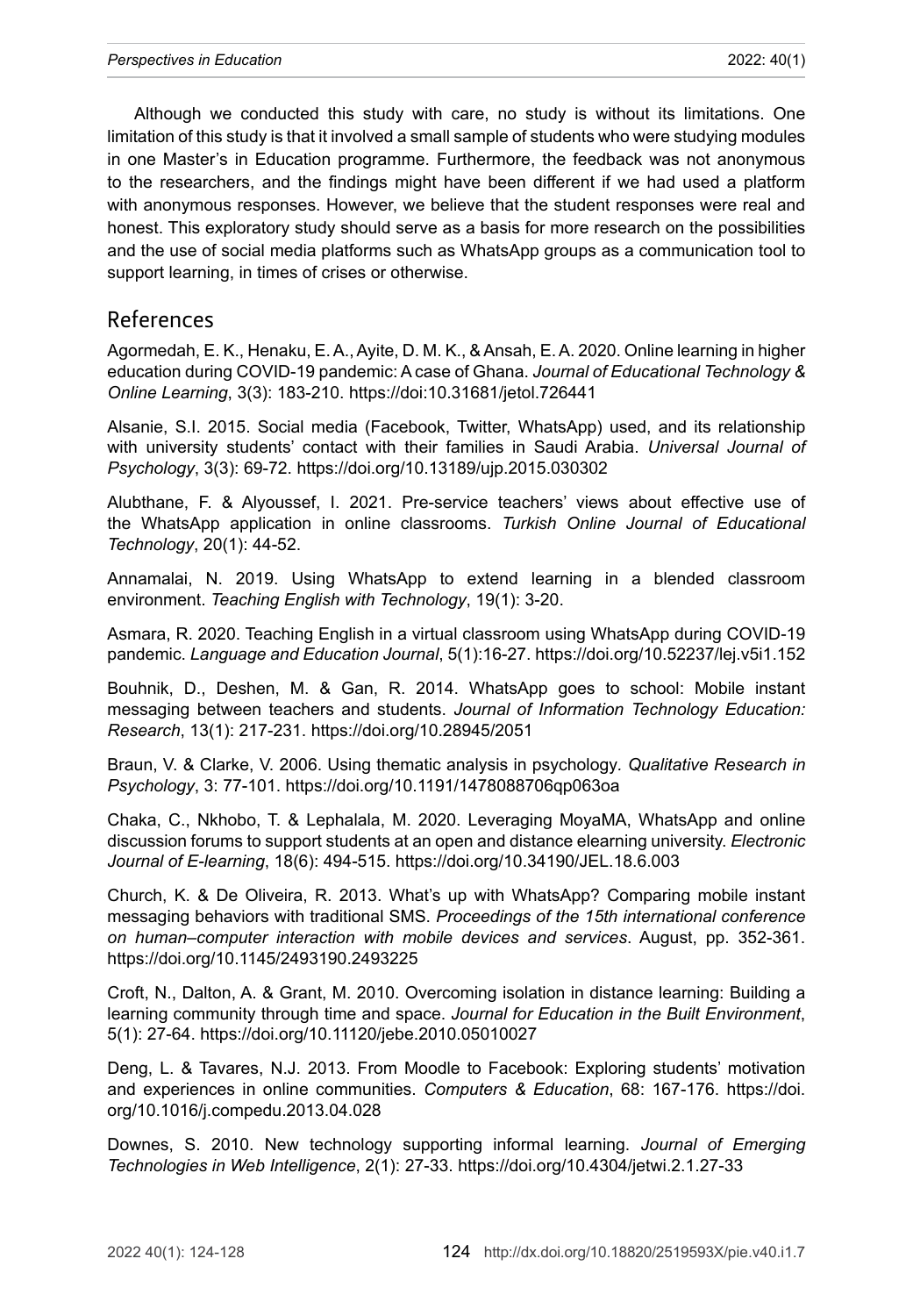Downing, S.M. 2003. Validity: On the meaningful interpretation of assessment data. *Medical Education*, 37(9): 830-837. <https://doi.org/10.1046/j.1365-2923.2003.01594.x>

Giordano, V., Koch, H.A., Mendes, C.H., Bergamin, A., De Souza, F.S. & Amaral, N.P. 2015. WhatsApp messenger is useful and reproducible in the assessment of tibial plateau fractures: Inter- and intra-observer agreement study. *International Journal of Medical Informatics*, 84(2): 141-148. <https://doi.org/10.1016/j.ijmedinf.2014.11.002>

Goldie, J.G.S. 2016. Connectivism: A knowledge learning theory for the digital age? *Medical Teacher*, 38(10): 1064-1069. <https://doi.org/10.3109/0142159X.2016.1173661>

Gomes, L.M., Guerra, H., Mendes, A. & Rego, I.E. 2015. Facebook vs Moodle: Surveying university students on the use of learning management systems to support learning activities outside the classroom. *10*th *Iberian Conference on Information Systems and Technologies (CISTI),* pp. 1-4. <https://doi.org/10.1109/CISTI.2015.7170464>

Güler, Ç. 2017. Use of WhatsApp in higher education: What's up with assessing peers anonymously? *Journal of Educational Computing Research*, 55(2): 272-289. [https://doi.](https://doi.org/10.1177/0735633116667359) [org/10.1177/0735633116667359](https://doi.org/10.1177/0735633116667359)

Hagerty, S.L. & Williams, L.M. 2020. The impact of COVID-19 on mental health: The interactive roles of brain biotypes and human connection. *Brain, Behavior, & Immunity Health*, 5: 100078. <https://doi.org/10.1109/CISTI.2015.7170464>

Kivunja, C. & Kuyini, A.B. 2017. Understanding and applying research paradigms in educational contexts. *International Journal of Higher Education*, 6(5): 26-41. [https://doi.org/10.5430/ijhe.](https://doi.org/10.5430/ijhe.v6n5p26) [v6n5p26](https://doi.org/10.5430/ijhe.v6n5p26)

Kop, R. & Hill, A. 2008. Connectivism: Learning theory of the future or vestige of the past? *International Review of Research in Open and Distributed Learning*, 9(3): 1-13. [https://doi.](https://doi.org/10.19173/irrodl.v9i3.523) [org/10.19173/irrodl.v9i3.523](https://doi.org/10.19173/irrodl.v9i3.523)

Lambton-Howard, D., Kiaer, J. & Kharrufa, A. 2020. 'Social media is their space': student and teacher use and perception of features of social media in language education. *Behaviour & Information Technology*, 40(16): 1700-1715.<https://doi.org/10.1080/0144929X.2020.1774653>

Lieberman, M.D. 2013. *Social: Why our brains are wired to connect*. Oxford: OUP.

Lincoln, Y.S. & Guba, E.G. 2000. Paradigmatic controversies, contradictions, and emerging confluences. In N.K. Denzin & Y.S. Lincoln (Eds.). *Handbook of qualitative research* (pp. 163-188) London: Sage.

Maboe, K.A. 2017. Use of online interactive tools in an open distance learning context: Health Studies – students' perspective. *Health SA Gesondheid*, 22: 221-227. [https://doi.org/10.1016/j.](https://doi.org/10.1016/j.hsag.2017.02.001) [hsag.2017.02.001](https://doi.org/10.1016/j.hsag.2017.02.001)

Madge, C., Breines, M.R., Dalu, M.T.B., Gunter, A., Mittelmeier, J., Prinsloo, P. & Raghuram, P. 2019. WhatsApp use among African international distance education (IDE) students: Transferring, translating and transforming educational experiences. *Learning, Media and Technology*, 44(3): 267-282.<https://doi.org/10.1080/17439884.2019.1628048>

Madzalan, J., Hamdan, N., Pisol, M.I.M. & Madzalan, S.F. 2021. Basic needs in online teaching and learning: An outlook to adaptation in education. *Proceedings of the 4th International Conference on Education: "Innovative and Sustainable Education in Times of Challenges"*. Pattani, Thailand (Online) June 2021, pp. 70-77.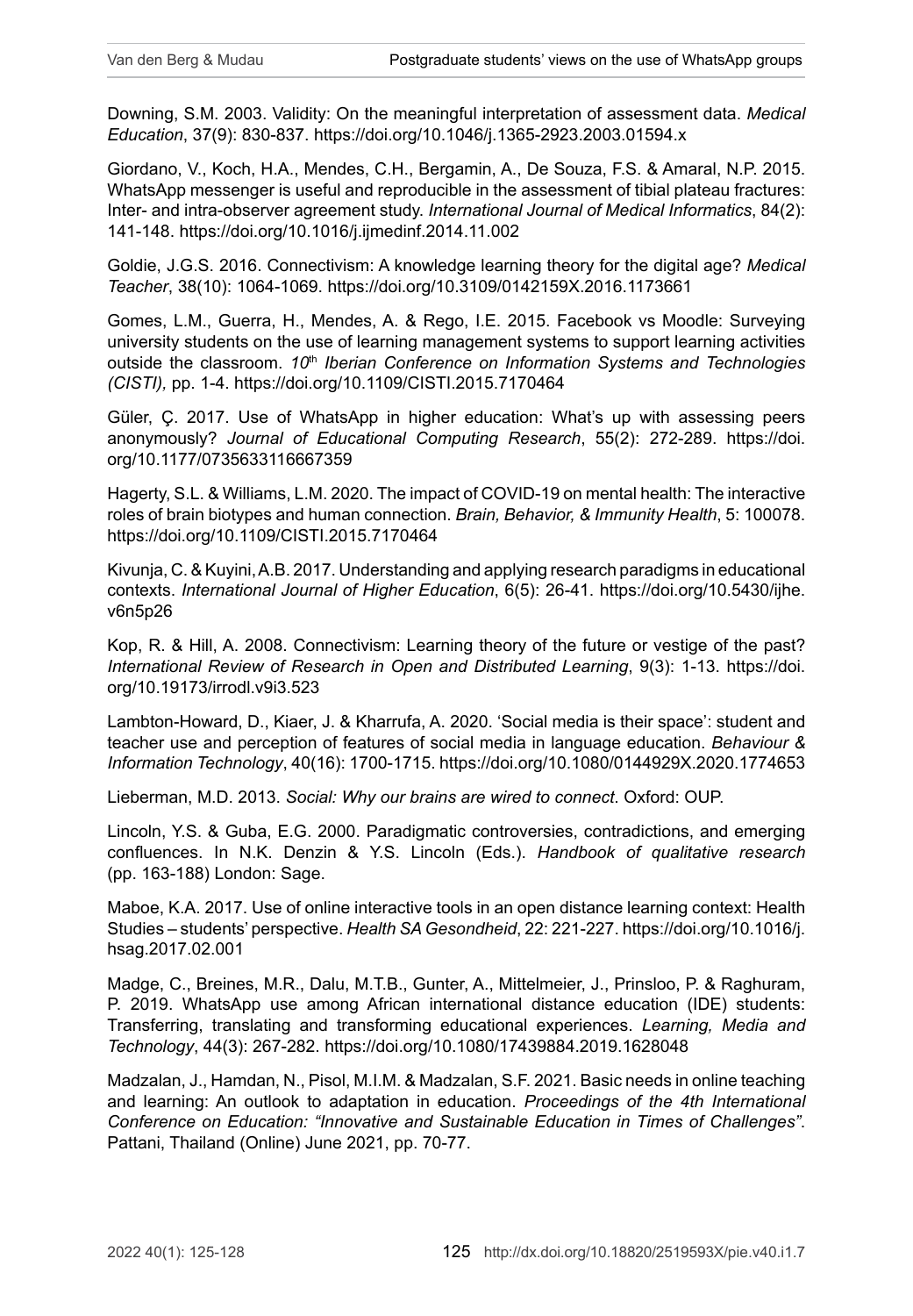Major, S., Sawan, L., Vognsen, J. & Jabre, M. 2020. COVID-19 pandemic prompts the development of a Web-OSCE using Zoom teleconferencing to resume medical students' clinical skills training at Weill Cornell Medicine-Qatar. *BMJ Simulation and Technology Enhanced Learning*, 6(6). doi: [10.1136/bmjstel-2020-000629](https://dx.doi.org/10.1136%2Fbmjstel-2020-000629)

Maphosa, V., Dube, B. & Jita, T. 2020. A UTAUT evaluation of WhatsApp as a tool for lecture delivery during the COVID-19 lockdown at a Zimbabwean university. *International Journal of Higher Education*, 9(5): 84-93. <https://doi.org/10.5430/ijhe.v9n5p84>

Maslow, A.H. 1943. Preface to motivation theory. *Psychosomatic Medicine*, 5(1): 85-92. <https://doi.org/10.1097/00006842-194301000-00012>

Maslow, A.H. 1962. Some basic propositions of a growth and self-actualisation psychology. In A.W. Combs (Ed.). *Perceiving, behaving, becoming: A new focus for education* (pp. 34-49). USA: National Education Association. <https://doi.org/10.1037/14325-000>

Mishra, L., Gupta, T. & Shree, A. 2020. Online teaching-learning in higher education during lockdown period of COVID-19 pandemic. *International Journal of Educational Research Open,* 1: 100012. <https://doi.org/10.1016/j.ijedro.2020.100012>

Mnkandla, E. & Minnaar, A. 2017. The use of social media in e-learning: A metasynthesis. *International Review of Research in Open and Distributed Learning*, 18(5): 227-248. <https://doi.org/10.19173/irrodl.v18i5.3014>

Mpungose, C.B. 2020. Is Moodle or WhatsApp the preferred e-learning platform at a South African university? First-year students' experiences. *Education and Information Technologies*, 25(2): 927-941. <https://doi.org/10.1007/s10639-019-10005-5>

Nuuyoma, V., Mhlope, N.J. & Chihururu, L. 2020. The use of WhatsApp as an educational communication tool in higher education: Experiences of nursing students in Kavango East, Namibia. *International Journal of Higher Education*, 9(5): 105-114. [https://doi.org/10.5430/](https://doi.org/10.5430/ijhe.v9n5p105) [ijhe.v9n5p105](https://doi.org/10.5430/ijhe.v9n5p105)

Peacock, S. & Cowan, J. 2019. Promoting a sense of belonging in online learning communities of inquiry at accredited courses. *Online Learning*, 23(2): 67-81. [https://doi.org/10.24059/olj.](https://doi.org/10.24059/olj.v23i2.1488) [v23i2.1488](https://doi.org/10.24059/olj.v23i2.1488)

Sampath, H., Kalyani, S., Soohinda, G. & Dutta, S. 2017. Patterns, attitudes, and dependence toward WhatsApp among college students. *Journal of Mental Health and Human Behaviour*, 22:110-115.

Siemens. G. 2005. Connectivism: A learning theory for the digital age. *International Journal of Instructional Technology and Distance Learning*, 2(1):3–10.

Siemens, G. 2006. *Knowing knowledge*. USA: [Lulu.com.](http://Lulu.com)

So, S. 2016. Mobile instant messaging support for teaching and learning in higher education. *The Internet and Higher Education*, 31: 32-42.<https://doi.org/10.1016/j.iheduc.2016.06.001>

Sobaih, A.E.E., Hasanein, A.M. & Abu Elnasr, A.E. 2020. Responses to COVID-19 in higher education: Social media usage for sustaining formal academic communication in developing countries. *Sustainability*, 12(16): 6520.<http://dx.doi.org/10.3390/su12166520>

Statista. 2017. *Share of Facebook users worldwide who accessed Facebook via mobile from 2013 to 2018*. Available at https://www.statista. com/statistics/380550/share-of-globalmobilefacebook-users/ [Accessed 5 March 2021]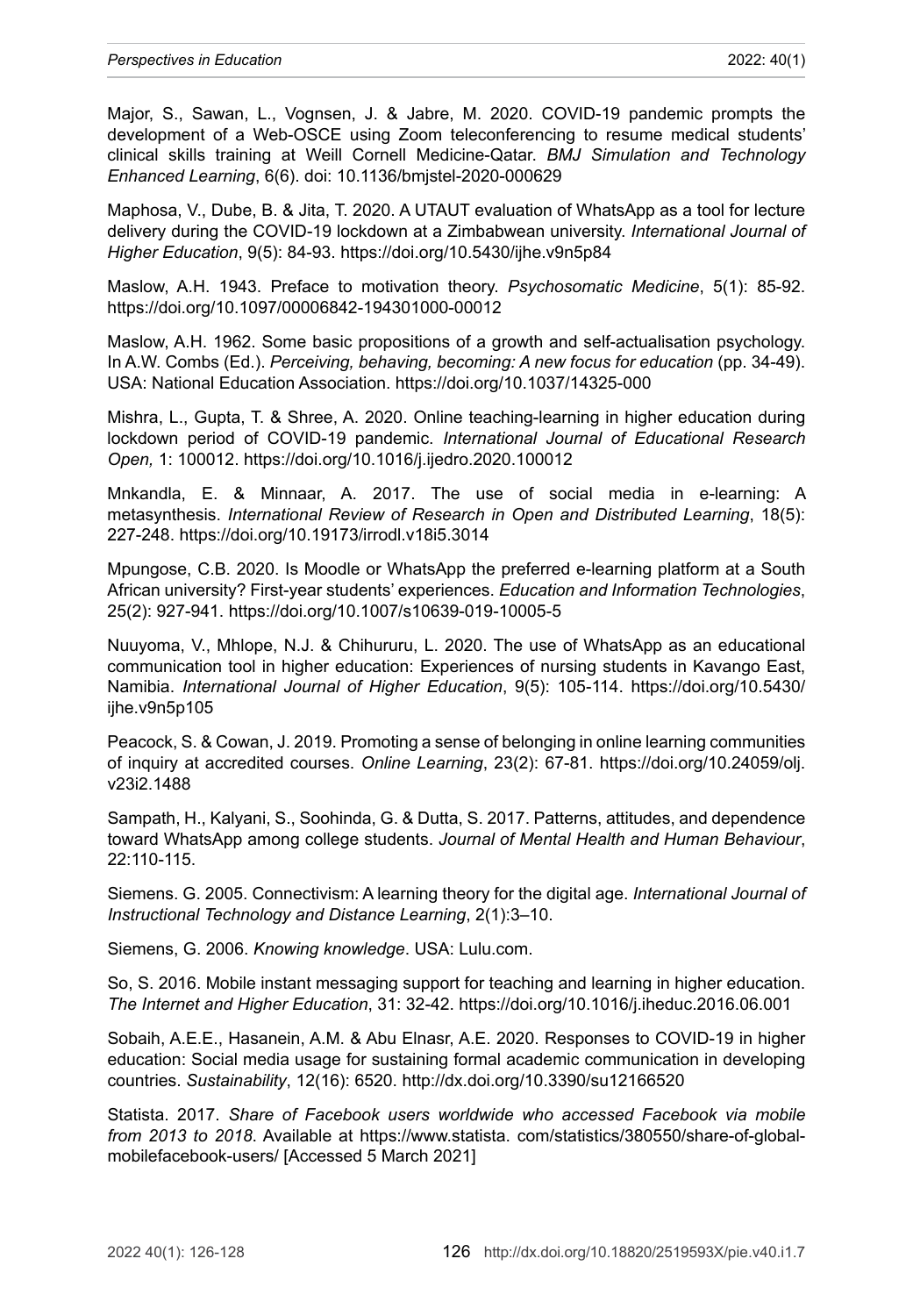Stone, S., Logan, A. & Unit, T.E. 2019. Developing guidelines for the use of WhatsApp as a back channel in higher education. *International Conference on Engaging Pedagogy (ICEP),* University of Limerick, Ireland. 12-13 December.

Tang, Y. & Hew, K.F. 2017. Is mobile instant messaging (MIM) useful in education? Examining its technological, pedagogical, and social affordances. *Educational Research Review*, 21: 85-104. D <https://doi.org/10.1016/j.edurev.2017.05.001>

Thomas, M. & Gelan, A. 2018. Editorial: Special edition on language learning and learning analytics. *Computer Assisted Language Learning*, 31(3): 181-184. [https://doi.org/10.1080/09](https://doi.org/10.1080/09588221.2018.1447723) [588221.2018.1447723](https://doi.org/10.1080/09588221.2018.1447723)

Unisa. 2020. ICT *Acceptable usage policy*. Pretoria: University of South Africa.

Unisa. 2021. *Digital media guidelines*. Pretoria: University of South Africa.

Wikimedia Commons. 2019. *Maslows-Hierarchy-of-Needs-1.png*. Available at [https://](https://commons.wikimedia.org/wiki/File:Maslows-Hierarchy-of-Needs-1.png) [commons.wikimedia.org/wiki/File:Maslows-Hierarchy-of-Needs-1.png](https://commons.wikimedia.org/wiki/File:Maslows-Hierarchy-of-Needs-1.png) [Accessed 20 March 2021]

Yeboah, S.T., Horsu E.N. & Abdulai, A. 2014. Usage of WhatsApp and voice calls (phone calls): Preference of polytechnic students in Ghana. *Science Journal of Business and Management,* 2(4): 103-108. <https://doi.org/10.11648/j.sjbm.20140204.11>

Yin, R.K. 2013. Validity and generalisation in future case study evaluations. *Evaluation*, 19(3): 321–332. <https://doi.org/10.1177/1356389013497081>